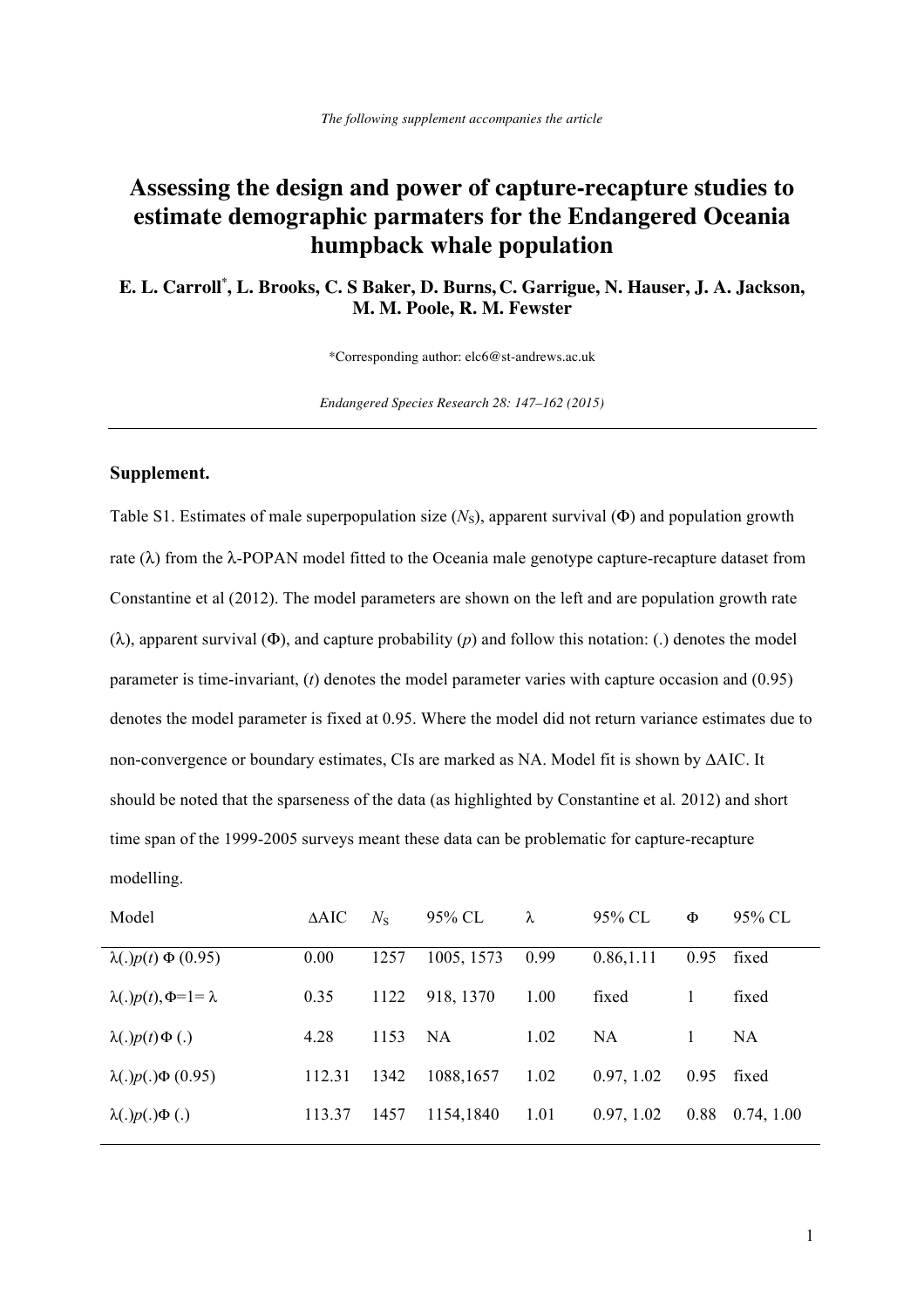Table S2. Estimates of male superpopulation size (*N*<sub>S</sub>), apparent survival (Φ) and population growth rate  $(\lambda)$  from the  $\lambda$ -POPAN model fitted to the New Caledonian male genotype mark-recapture dataset from Constantine et al (2012). The model parameters are shown on the left and are population growth rate (λ), apparent survival (Φ), and capture probability (*p*) and follow this notation: (.) denotes the model parameter is time-invariant, (*t*) denotes the model parameter varies with capture occasion and (0.95) denotes the model parameter is fixed at 0.95. In some models sample size is used as a proxy for survey effort and years with similar survey effort are constrained to have the same capture probability, as shown by '=', for example, 1999=2002=2004 indicates these three years are constrained to have the same capture probability. Where the model did not return variance estimates due to non-convergence or boundary estimates, CIs are marked as NA. Model fit is shown by ΔAIC.

|                                             | $\triangle AIC$ | $N_{\rm S}$ | 95% CL    | λ    | 95% CL     | Ф    | 95% CL     |
|---------------------------------------------|-----------------|-------------|-----------|------|------------|------|------------|
| $\lambda(.)p(1999=2002=2004,$               | 0.00            | 529         | 406, 690  | 1.02 | 0.94, 1.09 | 0.78 | 0.62, 0.93 |
| $2001 = 2003 = 2005, 2000, \Phi(.)$         |                 |             |           |      |            |      |            |
| $\lambda(.)p(1999=2002=2004,t), \Phi(0.95)$ | 1.16            | 531         | 401, 704  | 1.12 | 1.00, 1.24 | 0.95 | fixed      |
| $\lambda(.)p(1999=2002=2004,$               | 2.25            | 495         | 383, 639  | 1.03 | 0.96, 1.11 | 0.95 | fixed      |
| $2001 = 2003 = 2005, 2000, \Phi(0.95)$      |                 |             |           |      |            |      |            |
| $\lambda(.)p(1999=2002,t)\Phi(0.95)$        | 3.06            | 523         | 390, 702  | 1.11 | 0.95, 1.26 | 0.95 | fixed      |
| $\lambda(.)p(t)\Phi(0.95)$                  | 4.80            | 538         | 389, 743  | 1.13 | 0.94, 1.32 | 0.95 | fixed      |
| $\lambda(.)p(1999=2002,t) \Phi(.)$          | 7.08            | 508         | <b>NA</b> | 1.12 | <b>NA</b>  | 1.00 | <b>NA</b>  |
| $\lambda(.)p(1999=2002=2004,t), \Phi(0.95)$ | 19.94           | 953         | NA.       | 1.18 | <b>NA</b>  | 1.00 | NA         |
| $\lambda(.)p(.)\Phi(0.95)$                  | 40.77           | 536         | 411, 698  | 1.09 | 1.02, 1.16 | 0.95 | fixed      |
| $\lambda(.)p(.)\Phi(.)$                     | 40.86           | 560         | 429, 730  | 1.09 | 1.02, 1.16 | 0.83 | 0.67, 0.99 |
| $\lambda(.)p(t)\Phi(.)$                     | 354.38          | 205         | 193, 219  | 1.07 | 0.85, 1.28 |      | <b>NA</b>  |